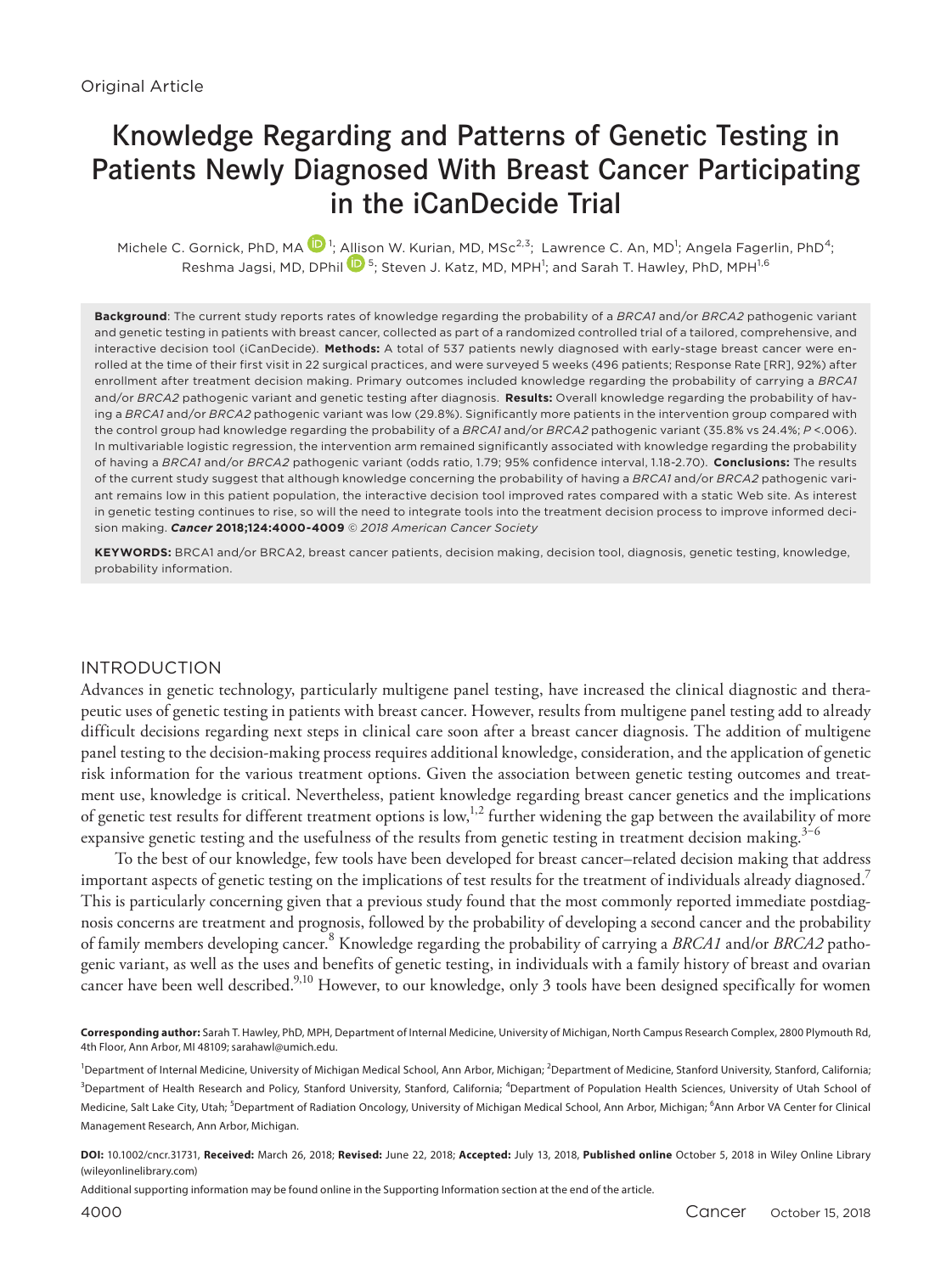with a pathogenic variant, or those already diagnosed with breast cancer.<sup>11-13</sup> Furthermore, we also believe that knowledge regarding the probability of *BRCA1* and/or *BRCA2* pathogenic variants and concerning the benefits and purpose of genetic testing in relation to treatment has not yet been assessed in patients with breast cancer after diagnosis. Few studies have formally evaluated the role of genetic testing in breast cancer treatment decision tools after a diagnosis of breast cancer. Because to our knowledge there is no consensus regarding what should be covered across the various phases of the genetic testing process (eg, health-related decision making, dissemination of results to family members), many tools lack important themes relevant to different points in the process.<sup>11,14,15</sup>

The purpose of the current analysis, which was conducted after the successful completion of a large randomized controlled trial assessing the effect of a decision tool (iCanDecide) on decision making for the treatment of locoregional breast cancer, was 2-fold. First, we sought to determine whether patients with breast cancer who viewed the intervention version of iCanDecide would have higher rates of knowledge regarding *BRCA1* and/ or *BRCA2* pathogenic variant probabilities, the benefits of breast cancer genetics, and the implications of test results for treatment compared with those who viewed the control version. Second, we aimed to describe patterns of genetic testing use among participants in the iCanDecide study, who were recruited from community-based surgical practices in several states.

# MATERIALS AND METHODS

# *Study Design and Patient Recruitment*

The current study reports a secondary analysis of data collected as part of a randomized controlled trial of a tailored, comprehensive, and interactive decision tool (iCan-Decide) compared with static online information.<sup>16</sup> The iCanDecide protocol and primary outcomes analyses have been published previously.<sup>16,17</sup> A total of 537 newly diagnosed patients with early-stage (AJCC stage 0-II) breast cancer who were aged 21 to 84 years were enrolled at the time of their first visit in 22 surgical practices in 4 states (California, Georgia, Michigan, and Tennessee). After receiving an introduction packet from the surgical practices, participants consented online; completed a short survey; and were allocated to a study arm using randomization stratified by site, age, race, educational level, and timing of the surgical consult. Eligible and consenting patients within each practice were randomized to the intervention (tailored and interactive) or control (static information) version of the iCanDecide Web site. The primary outcome was a high-quality locoregional treatment decision (defined as an informed decision that was concordant with the patient's values), with knowledge regarding genetic testing serving as a secondary outcome. Both were assessed from the time of the first follow-up survey, which was mailed 4 to 5 weeks (496 patients; RR, 92%) after enrollment. A rigorous posttest design comparing the intervention with the control group with regard to primary and secondary outcomes was used to increase engagement with the Web site and reduce the burden on the respondents associated with required baseline questions (iCanDecide intervention Web site available at: [https://cansort.med.umich.edu/research/](https://cansort.med.umich.edu/research/tools-and-resources/).) [tools-and-resources/\).](https://cansort.med.umich.edu/research/tools-and-resources/).)18

# *Measuring Genetic Testing Knowledge*

For the first objective of this analysis, the primary patient-reported outcomes measured included accurate knowledge regarding aspects of genetic testing: 1) the probability of carrying a *BRCA1* and/or *BRCA2* pathogenic variant (correct/incorrect/did not know); and 2) the benefits and purposes of genetic testing after a diagnosis of breast cancer.

## **Knowledge regarding the probability of carrying a BRCA1 and/or BRCA2 pathogenic variant**

Knowledge regarding the probability of carrying a pathogenic variant was measured using an item designed by the study team. Participants were asked: "Out of 100 women diagnosed with breast cancer, how many have a pathogenic variant in the breast cancer genes *BRCA1* and/or *BRCA2*?" Response options included: "few  $(0-10$  women)," "some  $(11-25$  women)," "quite a few (26-50 women)," "many (51-75 women)," "most (76-100 woman)," or "don't know." Responses were categorized as "correct" for participants who selected "few (0-10 women)" and "incorrect" or "don't know" for all other endorsed response options.

#### **Knowledge regarding the benefits and purposes of genetic testing after a diagnosis of breast cancer**

Knowledge regarding the benefits and purposes of genetic testing was measured using 3 questions developed and pilot tested by our clinical team to be consistent with the existing knowledge scales for locoregional and systemic treatment also being used in this randomized controlled trial.<sup>16,19</sup>

Participants were asked if the purposes of genetic testing included deciding how to treat, determining the probability of a new breast cancer, the prevention of future cancers, and informing family members of their risk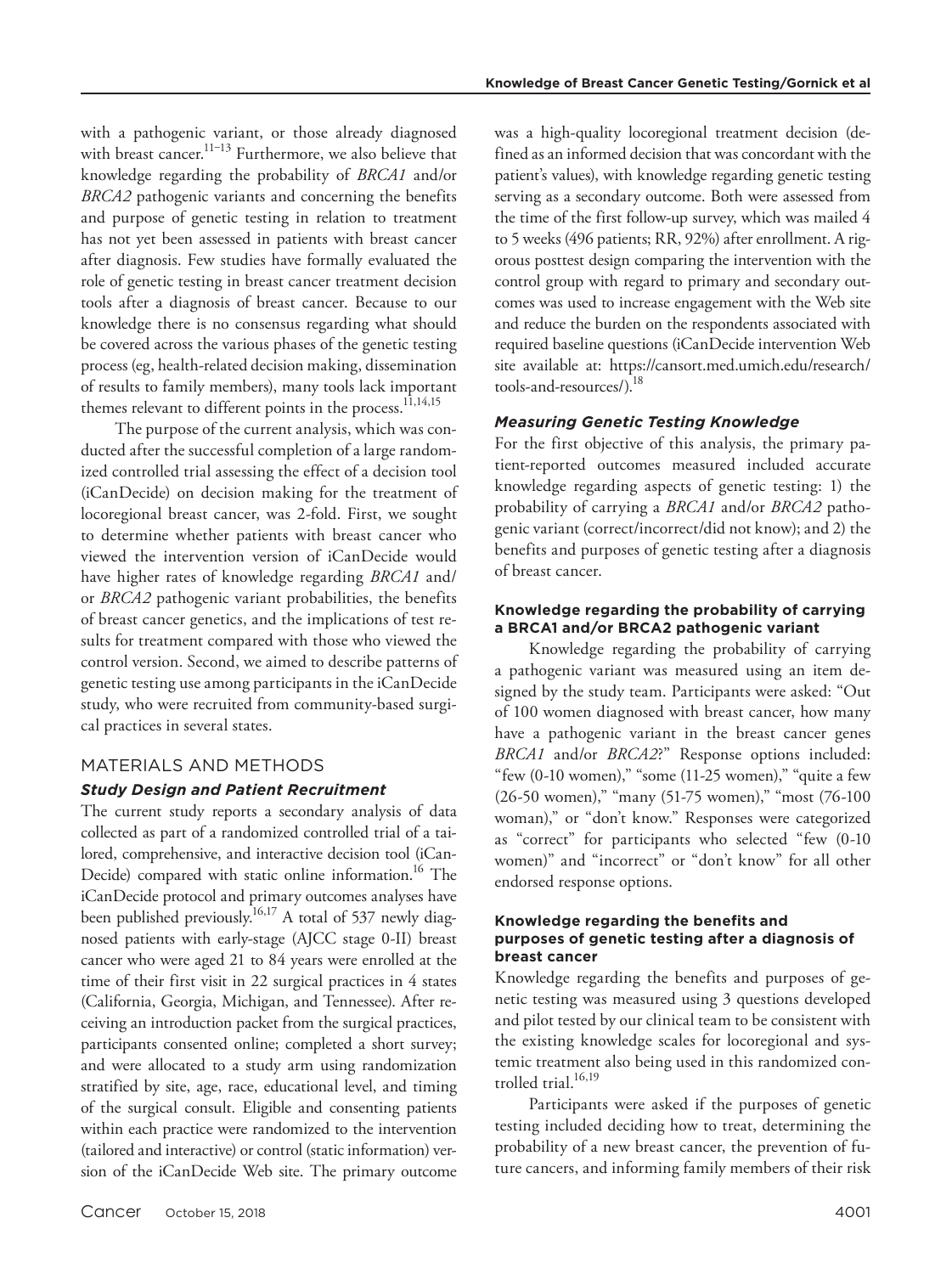|  |  |  | <b>TABLE 1.</b> Description of Participant Characteristics |
|--|--|--|------------------------------------------------------------|
|--|--|--|------------------------------------------------------------|

|                                | Control Arm (n=270)     | Intervention Arm (n=267) | p-value |
|--------------------------------|-------------------------|--------------------------|---------|
| Characteristic                 | $N$ (%) or mean (SD)    | $N$ (%) or mean (SD)     |         |
| Age                            | $57.03 + (-10.88(270))$ | $56.52 + (-10.72(267))$  | 0.59    |
| Race                           |                         |                          | 0.89    |
| White                          | 212 (79%)               | 210 (79%)                |         |
| <b>Black</b>                   | 45 (17%)                | 42 (16%)                 |         |
| Other                          | 13(5%)                  | 15 (6%)                  |         |
| Education                      |                         |                          | 0.89    |
| High school graduate or less   | 58 (21%)                | 57 (21%)                 |         |
| Some college/ college graduate | 145 (54%)               | 148 (55%)                |         |
| Some/completed graduate school | 67 (25%)                | 62 (23%)                 | ٠       |
| Married/Partnered              |                         |                          | 0.08    |
| <b>No</b>                      | 83 (31%)                | 64 (24%)                 |         |
| Yes                            | 187 (69%)               | 203 (76%)                |         |

of breast cancer. Details regarding the survey questions are provided in Supporting Information Table 1.

## *Patterns of Testing in the iCanDecide Sample*

At the follow-up survey, participants were asked to provide information regarding genetic tests that they might have undergone as part of the diagnosis or treatment of breast cancer or for cancer risk. Participants were provided a brief description of the purpose of genetic testing. Next, respondents were asked, "Did a doctor or other health professional talk with you about having a genetic test for breast cancer risk?" (yes/no/do not know), "Did you have a counseling session with a genetic counseling expert–that is, an appointment where the whole or most of the discussion is about genetic risk for breast cancer?" (yes/no/do not know), and "How much did you want to have a genetic test to tell you the risk of you or your family developing new cancers in the future?" (5-point scale from "not at all" to "very much"). Participants then were asked, "Have you ever had a blood or saliva genetic test for breast cancer risk that was ordered by a doctor?" If the participant endorsed that they undergone a doctor-ordered blood or saliva genetic test for breast cancer, they were asked about their perception regarding why the test was ordered, if they had the testing before or after their diagnosis, and the result of the genetic testing. However, the exact timing of testing or counseling relative to the intervention was not known because participants could have been tested before or after viewing the Web site. Participants who did not have a physician order a multigene panel test were asked to select why they did not undergo genetic testing for breast cancer.

# *Patient Factors*

Patient characteristics were obtained from patient report at the time of log in and included age, race, educational level, and partnership status. The initial survey also assessed whether the patient had seen her surgeon yet (yes/ no).

## *Statistical Analysis*

To assess genetic testing knowledge, we followed a prespecified analytic plan<sup>17</sup> to assess whether rates of knowledge regarding both knowledge measures (probability of carrying a *BRCA1* and/or *BRCA2* pathogenic variant and knowledge regarding the benefits and purposes of genetic testing after being diagnosed with breast cancer) were higher among the intervention compared with the control participants. Preliminary analyses to explore combining all items into one knowledge scale did not indicate that one scale was appropriate. Internal consistency (Cronbach alpha, .65) suggested that internal reliability was not ideal, even after removing items with consistently low correlations (correlation coefficient [*r*] <3).

We used chi-square tests and testing was 2-sided, with a *P* value <.05 considered to be statistically significant. Participants with missing values regarding the outcome measures or covariates (<5%) were excluded from the analysis. In post hoc analyses, we used logistic regression to model the association between study condition and both dichotomous knowledge outcomes adjusting for patient factors that were significant in bivariate analyses as well as study site.

To describe patterns of genetic testing in this clinical sample, we generated descriptive statistics regarding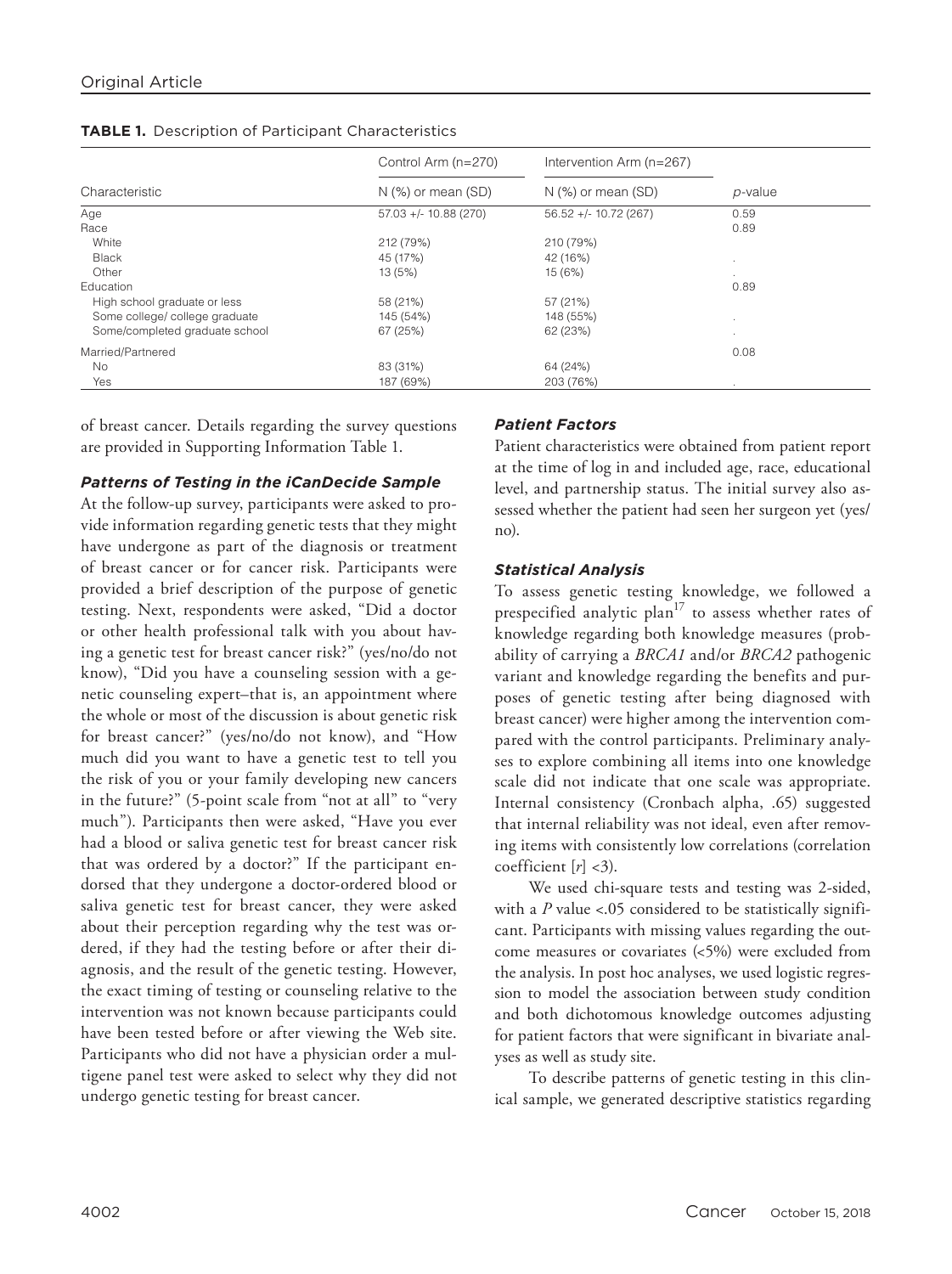patterns of genetic testing and discussion, reasons for the provider-ordered genetic test, and participant-reported result of the testing.

The current study is registered at ClinicalTrials.gov (ClinicalTrials.gov identifier NCT01840163).

# RESULTS

## *Participant Characteristics*

Study packets were distributed to a total of 1084 patients, 567 of whom (52.3%) visited the Web site, nearly all of whom (537 patients; 94.7%) were eligible, created an account, and completed an enrollment survey (Fig. 1).<sup>16</sup> The response rate to the first follow-up survey was 92% (496 patients) in the both intervention and control arms (245 patients in the intervention arm

and 251 in the control arm). The study arms were balanced with regard to demographic factors (Table 1).

#### *Genetic Testing Knowledge*

## **Knowledge about the probability of carrying a BRCA1 and/or BRCA2 pathogenic variant**

Overall, the rate of knowledge regarding the probability of having a *BRCA1* and/or *BRCA2* pathogenic variant among women diagnosed with breast cancer was low (29.8%) when measured 5 weeks after the first surgical visit and after treatment decision making had occurred. In bivariate analyses, significantly more patients in the intervention group compared with the control group had knowledge regarding their *BRCA1* and/ or *BRCA2* probability (35.8% vs 24.4%; *P* = .006). In an adjusted multivariable model, patients who viewed



**Figure 1.** Patient participant recruitment diagram for the iCanDecide study.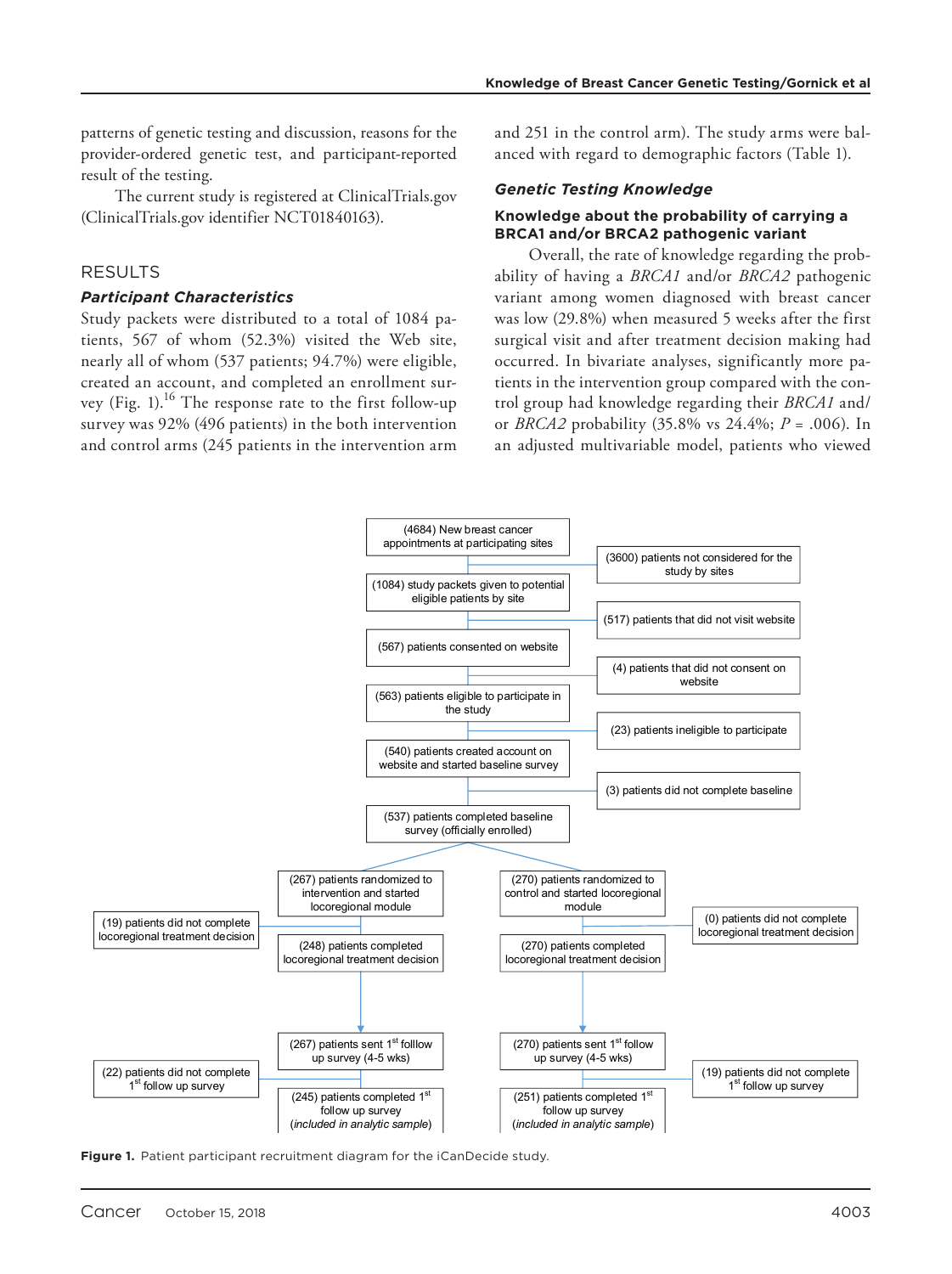

Figure 2. Results from the logistic regression model regarding the likelihood of a correct response to the knowledge question regarding the frequency of women with a pathogenic variant in *BRCA1* and/or *BRCA2* who already were diagnosed with breast cancer. 95% CI indicates 95% confidence interval; CA, California; GA, Georgia; MI, Michigan; TN, Tennessee.

the intervention had higher odds than those of the control group of correctly answering the question regarding the probability of having a *BRCA1* and/or *BRCA2* pathogenic variant (odds ratio [OR], 1.79; 95% confidence interval [95% CI], 1.18-2.70) (Fig. 2). Other factors found to be significantly associated with odds of high knowledge included higher educational levels (OR, 2.78; 95% CI, 1.46-5.27). Compared with participants who self-reported as white, black patients were less likely answer the question regarding the probability of having a *BRCA1* and/or *BRCA2* pathogenic variant correctly (OR, 0.29; 95% CI, 0.14-0.60). Older individuals were less likely than patients aged <49 years to answer this question correctly (aged 57-65 years: OR, 0.44 [95% CI, 0.23-0.73]; and aged >65 years: OR, 0.33 [95% CI, 0.18-0.60]).

## **Knowledge regarding the benefits and purposes of testing after being diagnosed with breast cancer**

Patient knowledge regarding the benefits and purposes of genetic testing for treatment decision making generally was high (percentage correct for each question [range, 72.49%-89.20%]). In bivariate analyses, the only item for which there was a significant difference in the correct response noted between the intervention and control subjects was the question regarding whether the purpose of undergoing *BRCA1* and/or *BRCA2* genetic testing after a diagnosis of breast cancer is to help a woman know whether her family members may be at risk of developing breast cancer (95.51% vs 89.21%, respectively; *P*=.023).

This association held in multivariable logistic regression (OR, 2.75; 95% CI, 1.18-6.43) (Fig. 3). The only other factor found to be significantly associated with higher odds of knowledge of the benefits and purposes of genetic testing included higher educational level (OR, 2.78; 95% CI, 1.22-6.34). There were no differences regarding the percentage of patients answering the other knowledge questions correctly noted by study arm.

# *Patterns of Testing in the iCanDecide Sample*

The majority of survey respondents (71%) stated that a health care professional spoke with them about undergoing a genetic test for breast cancer risk. However, fewer than one-half of respondents (42%) reported having a counseling session with a genetic counseling expert. Approximately 56% of respondents endorsed that they wanted to undergo genetic testing to learn about the risk of future cancers either "quite a bit" or "very much." The percentage of respondents who spoke with a health care professional regarding undergoing a genetic test and the percentage of respondents who endorsed that they wanted to undergo a genetic test did not appear to vary by the state in which the surgical practice was located. However, a chi-square test of goodness-of-fit determined that the frequencies of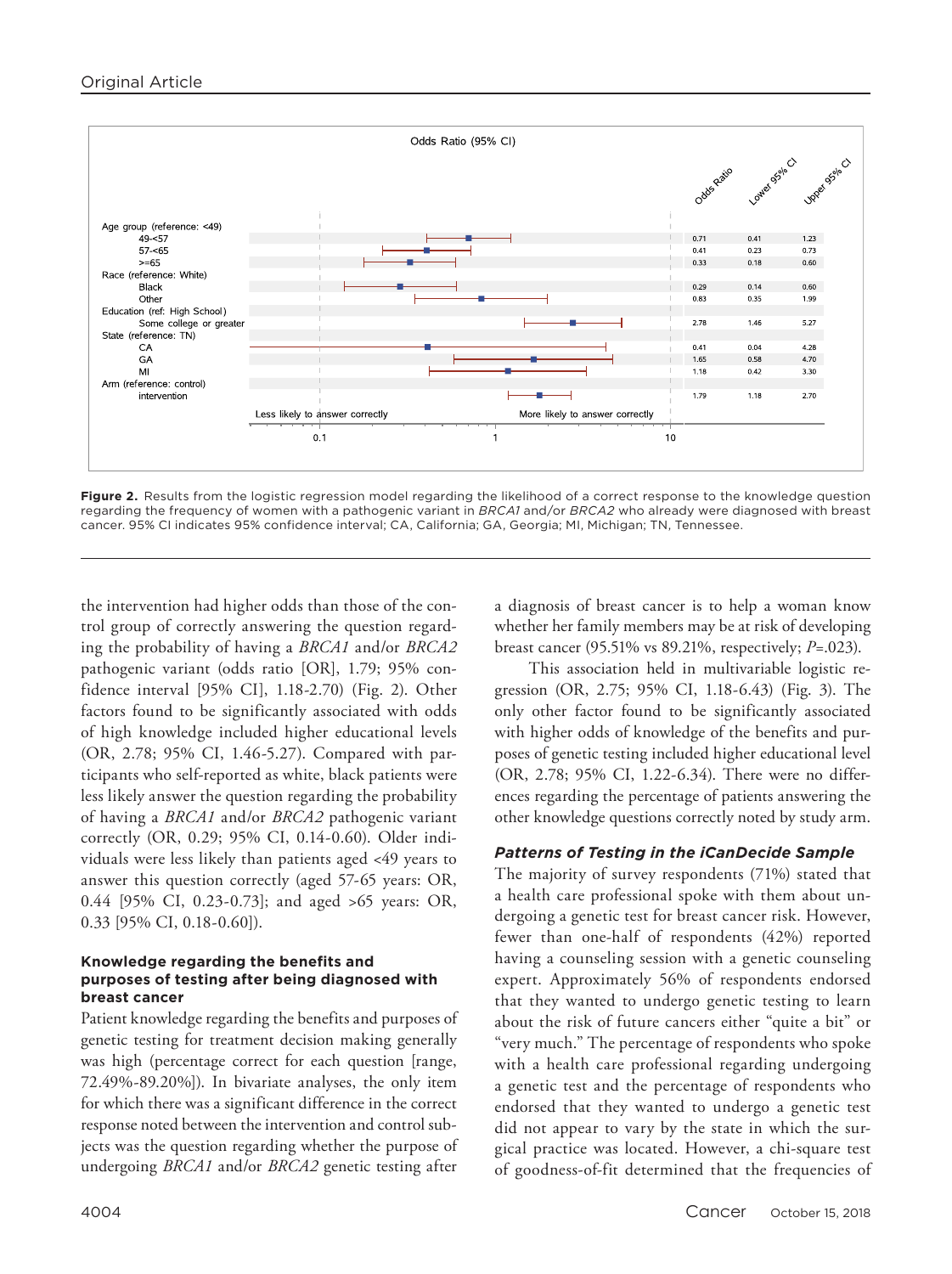

**Figure 3.** Results from a logistic regression model regarding the likelihood of a correct response to whether undergoing BRCA genetic testing after a diagnosis of breast cancer helps a woman know whether her family is at risk of developing breast cancer. 95% CI indicates 95% confidence interval; CA, California; GA, Georgia; MI, Michigan; TN, Tennessee.

respondents reporting having a counseling session with a genetic counseling expert was higher if the surgical practice was located within the state of Georgia compared with the other 3 states ( $\chi^2$  (9 [496 patients] = 21.14; *P* <.04). Among the 196 tested patients, 95.41% underwent testing after being diagnosed with breast cancer. Approximately 73% said that no pathogenic variant was detected, 3.57% stated that they had a pathogenic variant in *BRCA1* and/or *BRCA2* or another gene associated with breast cancer risk, 7.56% reported a genetic variant of uncertain significance was detected, and 8.67% did not know the results of genetic testing.

Untested participants (254 patients) who were randomized to the intervention group had higher knowledge than control subjects. However, the sample size was too small to detect an interaction between testing and assigned group in the multivariable logistic regression model.

The most commonly selected reasons for getting tested were: "My doctor thought I should" (78.57%), "I wanted to get more information about my own health" (70.41%), and "I wanted to get more information for my family member" (68.88%). Among those participants who did not undergo testing (278 patients), the most frequently endorsed reason for not having genetic testing performed was that "my doctor did not recommend it" (59.71%), a finding that was similar to previous reports (Table 2).<sup>5</sup>

#### **DISCUSSION**

The results of the current randomized controlled trial, which was conducted in a large clinical sample of women with a new diagnosis of breast cancer, suggest that a decision tool can improve components of knowledge regarding genetic testing. Patterns of testing in this sample were similar to those in larger populationbased samples,<sup>5</sup> and many women reported that they had not received formal genetic counseling. Although we did not know the timing of counseling relative to study participation, this result confirms findings from population-based studies suggesting that there may be opportunities for tools to be integrated into the clinical workflow to educate patients regarding the availability and information that can result from undergoing genetic testing.<sup>5,20</sup> Prior studies have suggested that patients' recollection and interpretation of complex information (eg, pedigree-based hereditary likelihood) may differ from what was discussed during a genetic counseling session.<sup>21-25</sup> Given that verbal information during counseling alone may be inadequate, interactive decision tools are one possible way with which to enhance and improve patients' knowledge, and interpretation of information regarding *BRCA1* and/or *BRCA2* genetic testing. Therefore, the potential for online decision tools to help address patient information needs in this complex area is particularly compelling. Although not a replacement for professional advice, the findings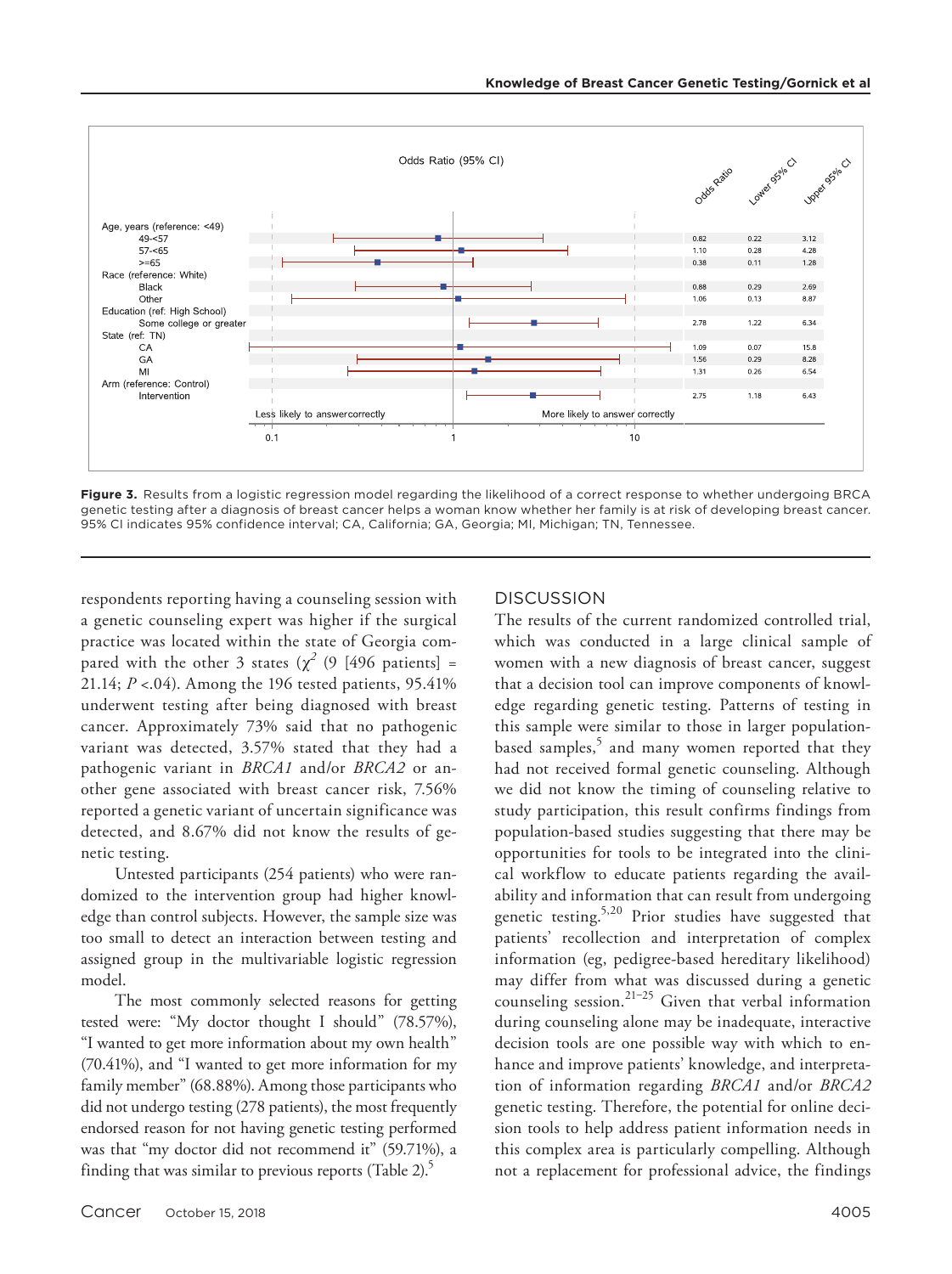| TABLE 2. Participant Patterns of Testing for Breast Cancer |  |
|------------------------------------------------------------|--|
|------------------------------------------------------------|--|

| iCanDecide survey question                                                                                                                                                                         | Overall % Endorsed         | Intervention % Endorsed  | Control % Endorsed       |
|----------------------------------------------------------------------------------------------------------------------------------------------------------------------------------------------------|----------------------------|--------------------------|--------------------------|
| Did a doctor or other health professional<br>talk with you about having a genetic test<br>for breast cancer probability?                                                                           | 335 (70.97)                | 164 (69.79)              | 171(72.15)               |
| Did you have a counseling session with a<br>genetic counseling expert - that is, an<br>appointment where the whole or most of<br>the discussion is about genetic<br>probability for breast cancer? | 203 (42.12)                | 99 (41.08)               | 104 (43.15)              |
| How much did you want to have a genetic<br>test to tell you the risk of you or your<br>family developing new cancers in the<br>future? [quite a bit or very much]                                  | 281 (56.65)                | 142                      | 139                      |
| Have you ever had a blood or saliva<br>genetic test for breast cancer risk that<br>was ordered by a doctor?                                                                                        |                            |                          |                          |
| Why did you get tested:                                                                                                                                                                            |                            |                          |                          |
| My doctor thought I should<br>I wanted to get more information about<br>my own health                                                                                                              | 154 (78.57)<br>138 (70.41) | 79 (79.00)<br>72 (72.00) | 75 (78.13)<br>66 (68.75) |
| I wanted to get more information for my<br>family members                                                                                                                                          | 135 (68.88)                | 69 (69.00)               | 66 (68.75)               |
| Because of my family history                                                                                                                                                                       | 104 (53.06)                | 55 (55.00)               | 49 (51.04)               |
| My family wanted me to be tested<br>Other                                                                                                                                                          | 20 (10.20)<br>15 (7.65)    | 11 (11.00)<br>5(5.00)    | 9(9.38)<br>10(10.42)     |
| When did you have the test?                                                                                                                                                                        |                            |                          |                          |
| Before I was diagnosed<br>After I was diagnosed                                                                                                                                                    | 8(4.08)<br>187 (95.41)     | 4(4.00)<br>96 (96.00)    | 4(4.17)<br>91 (94.79)    |
| What was the result                                                                                                                                                                                |                            |                          |                          |
| I did not have any pathogenic variants in<br>the gene tests                                                                                                                                        | 144 (73.47)                | 72 (72.00)               | 72 (75.00)               |
| I had a pathogenic variant in a gene that<br>increases probability of breast cancer<br>(BRCA1 or BRCA2)                                                                                            | 7(3.57)                    | 5(5.00)                  | 2(2.08)                  |
| A gene pathogenic variant was found,<br>but not one that has been shown to<br>increase risk of BrCa                                                                                                | 15 (7.56)                  | 5(5.00)                  | 10 (10.42)               |
| I don't know the results                                                                                                                                                                           | 17(8.67)                   | 10(10.00)                | 7(7.29)                  |
| Other                                                                                                                                                                                              | 12(6.12)                   | 8(8.00)                  | 4(4.17)                  |

of the current study suggest that online tools can provide a useful complement.

Although the majority of patients newly diagnosed with breast cancer are unlikely to carry a high-risk cancer pathogenic variant, the growth of testing options and increases in the accessibility of testing underscore the importance of ensuring that all individuals have accurate knowledge regarding what the test(s) do, not just those who opt to receive genetic testing.<sup>26,27</sup> Although overall knowledge regarding the probability of carrying a *BRCA1* and/or *BRCA2* pathogenic variant was found to be low in this population, the interactive decision tool was associated with higher knowledge concerning this probability and some of the benefits and purposes of genetics testing after being diagnosed with breast cancer when compared with a static Web site. The improvement in aspects of knowledge noted after interaction with the

iCanDecide intervention demonstrates that the integration of clinical decision support tools into the breast cancer treatment decision process can provide additional support to patients. The 11.4% increase in genetic testing knowledge observed in the current study is promising, particularly because genetic testing was not the primary focus of the iCanDecide Web site. Despite this positive finding, the overall rates of knowledge even in the intervention arm were relatively low (11.4%), suggesting an opportunity for further work to improve knowledge regarding genetic testing. It is important to note that prior work assessing improvements in knowledge concerning locoregional treatment in this population similarly found the need for improvements in knowledge.<sup>16</sup> This work and other reports<sup> $28-30$ </sup> have demonstrated that low knowledge exists in patients with breast cancer, even after treatment. Persistent low knowledge along with the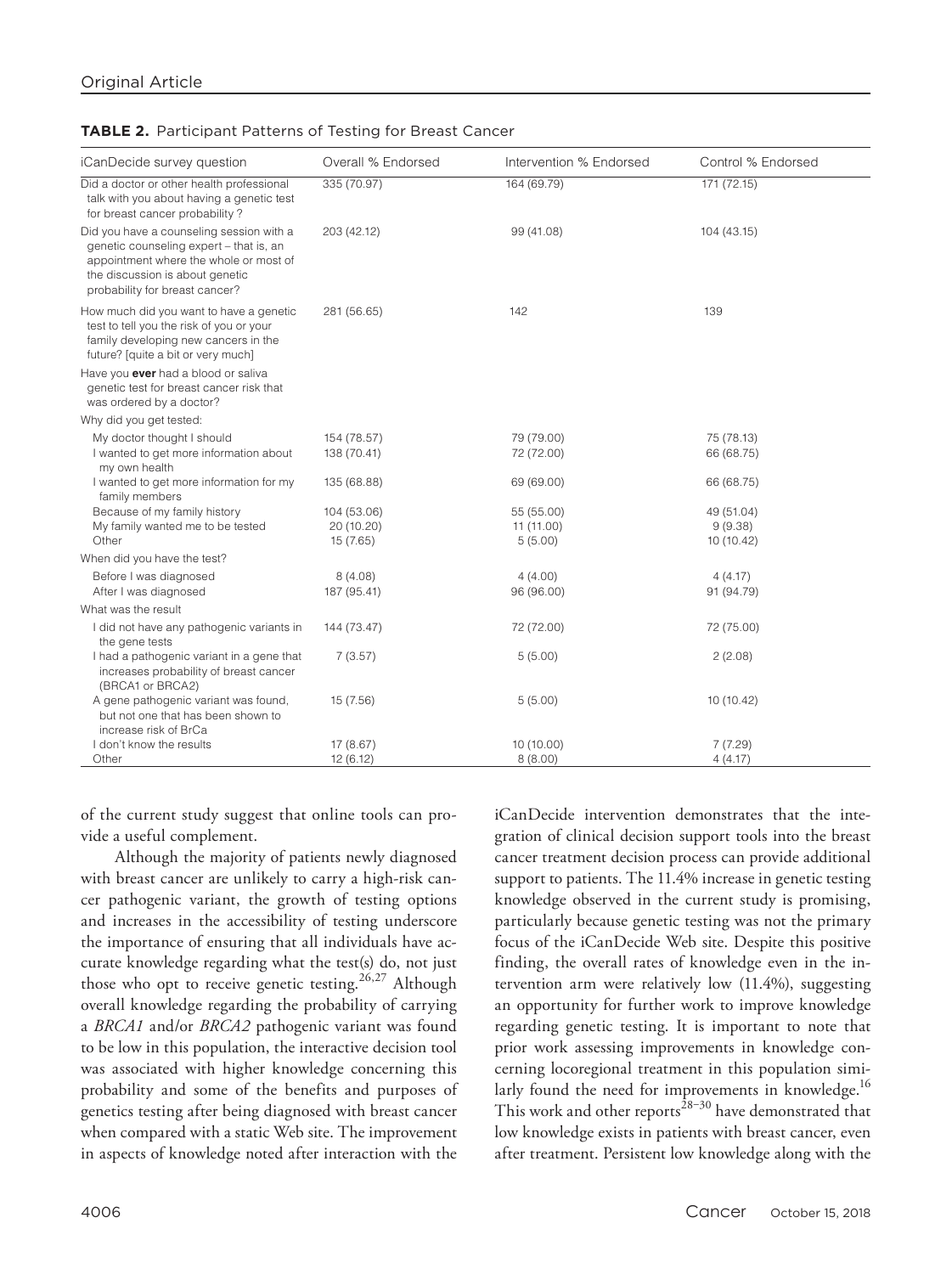fact that it remains unclear what is clinically significant in this context underscores the need for interventions focused on enhancing knowledge using novel and engaging methods. Tools that offer the ability to link with clinicians, or the clinical system, could be useful in providing clinicians with additional opportunities to close the loop with patients, even after interacting with a decision tool.

Results from the current study indicate that patients generally have high knowledge regarding the probability of carrying a *BRCA1* and/or *BRCA2* pathogenic variant after being diagnosed with breast cancer, and we did not observe an intervention effect on this type of knowledge, with the exception of the need to test in family members. Although overall knowledge of these items may be high in patients with a new breast cancer diagnosis, the potential to influence knowledge regarding the need to test family members suggests an area in which tools may be particularly useful. However as noted above, the results of the current study suggest that there still is considerable room to improve the knowledge regarding the probability of carrying a *BRCA1* and/or *BRCA2* pathogenic variant, particularly in older individuals and patients with less education. This also is important given the implications of having a *BRCA1* and/or *BRCA2* pathogenic mutation for testing in family members, and cascade testing to identify individuals who may be at risk of developing breast cancer. Future work should address other factors that contribute to lingering knowledge deficits. These areas of enhancement include addressing emotional issues (anxiety and worry), which can contribute to the ability to truly comprehend cognitively, and providing educational materials to the provider that highlight remaining knowledge deficits.

The participants in the current study were unique in the sense that this was a clinical sample of newly diagnosed patients with breast cancer who were recruited at the time they were making their surgical treatment decision, and most likely reflects what is happening in the current clinical context. The majority of participants in the current study reported that a health care professional spoke with them about undergoing a genetic test for breast cancer risk. Our patterns of testing are similar to those in our prior recent report in a population-based sample of patients with breast cancer.<sup>6</sup> Nevertheless, similar to population-based data, we found that fewer than one-half of participants reported having a counseling session with a genetic counseling expert. Although sufficient pretest counseling could have occurred by other means, this finding suggests that the majority of patients did not receive optimal pretest discussions regarding genetic

testing. This also could be the result of an insufficient genetic counseling workforce nationwide, $14$  providing further support for tools that address key aspects of genetic testing such as ours.

The findings of the current study are consistent with the broader literature concerning the potential positive impact of interactive online decision aids. Trials have demonstrated improvements in the understanding of prognosis, treatment options, decisional conflict, and satisfaction with the use of decision aids in patients with breast cancer as well as other cancers such as colorectal cancer and thoracic oncology. $31-34$  Furthermore, decision aids have been shown to weigh the absolute magnitude of benefit against competing risks and ideally align choices more closely with the individual patient's personal preferences, particularly within the context of genetic testing.13,35

The strengths of the current study included a large, diverse sample; detailed information regarding patterns of genetic testing; and a high participation rate. Limitations included self-report of genetic test results, which may be subject to recall bias. Although we achieved good representation of patients across subgroups, there remain limits to the generalizability of these results to all racial and socioeconomic groups, and nonresponse might have biased results. Given the importance of genetic testing in treatment decision making for patients and family members, further work is needed to understand what clinically meaningful differences in knowledge regarding genetic testing would be from the perspective of clinicians who care for patients with breast cancer. Finally, it is important to note that the current study was conducted prior to the widespread adoption of multiplex testing, and therefore was focused on individual gene testing. However, we suspect that limitations in knowledge will only be exacerbated by multiplex testing.

As the scope of and interest in genetic testing continues to rise, an already scarce genetic counseling workforce is increasingly taxed.<sup>3,5,6,14</sup> Offering patients decision support tools that educate them regarding genetic testing and its relevance to the breast cancer treatment decision-making process may be a promising method for supplementing and supporting genetic counselors. Tools can be used to deliver key information to patients, tailored to their risk and interest in genetic testing, that can be useful in directing the clinical resources for counseling and testing. Moreover, tools can be used to inform patients regarding the need for family involvement and education concerning genetic testing. In addition, tools that can help to calculate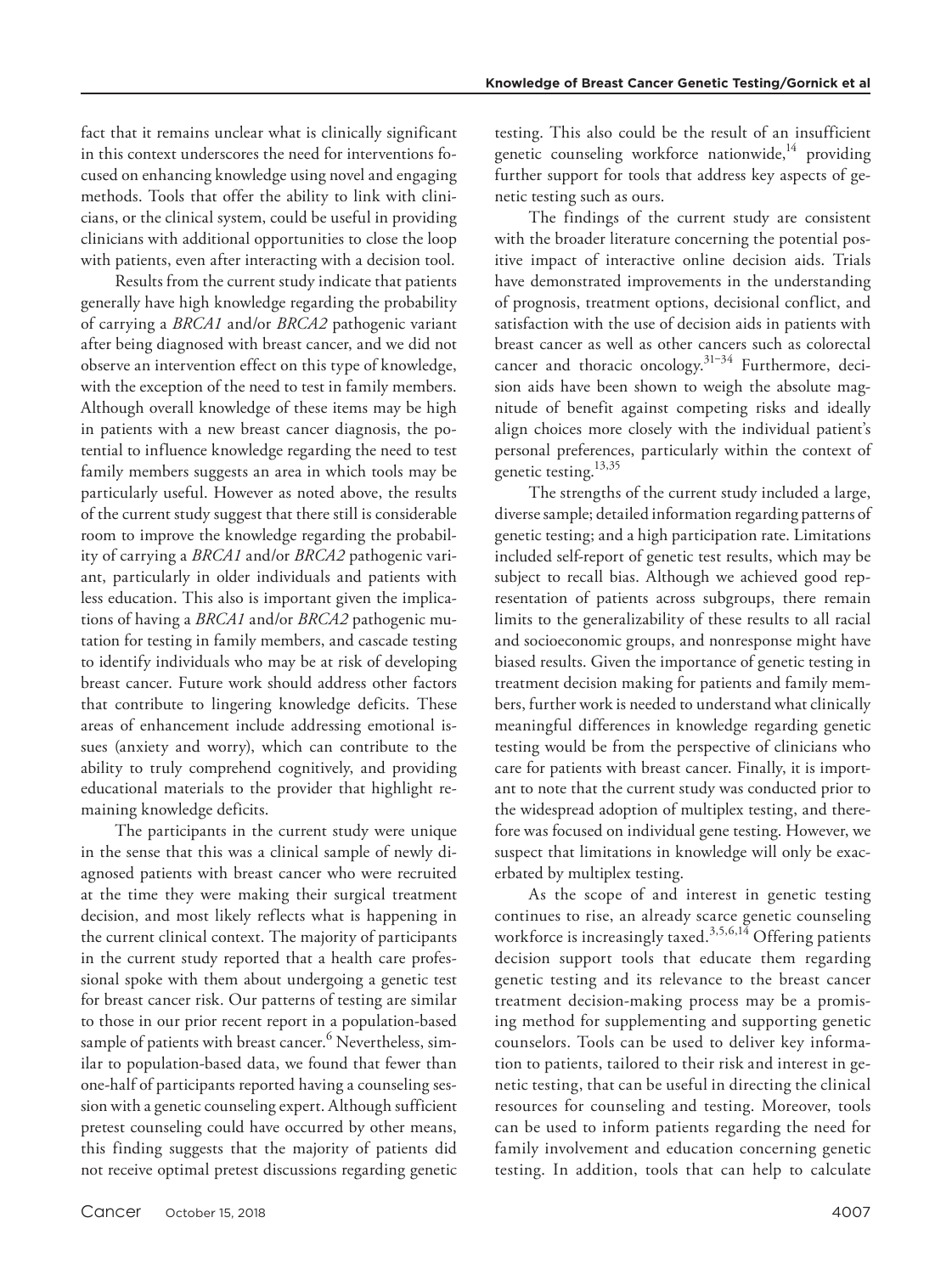the probability of an individual carrying a pathogenic variant and interest in testing prior to meeting with genetic counselors may help to tailor discussions appropriately. Nevertheless, the existence of knowledge gaps even after tool viewing underscores the importance of continued work to engage clinicians in the process of educating patients through the integration of tools into the clinical and genetic counseling workflow to support the growing complexity of breast cancer treatment decision making.

#### FUNDING SUPPORT

Supported by grant P01 CA163233 from the National Cancer Institute to the University of Michigan. Work conducted to develop iCanDecide was performed using the University of Michigan Cancer Center Health Communication Shared Resource (grant P30CA46592).

#### CONFLICT OF INTEREST DISCLOSURES

Allison W. Kurian reports a grant from Myriad Genetics for research funding to her institution for work performed outside of the current study. Reshma Jagsi was supported by a grant from the National Cancer Institute for work performed as part of the current study. In addition, Dr. Jagsi was supported by grants from the National Cancer Institute, the Doris Duke Charitable Foundation, and Blue Cross Blue Shield of Michigan and has acted as a paid consultant for Amgen for work performed outside of the current study.

#### AUTHOR CONTRIBUTIONS

All authors have contributed toward the article in the following ways: 1) substantial contributions to the conception and design or analysis and interpretation of the data; 2) drafting the article or revising it critically for important intellectual content; 3) final approval of the version to be published; and 4) agreement to be accountable for all aspects of the work.

#### REFERENCES

- 1. Seven M, Bagcivan G, Akyuz A, Bolukbas F. Women with family history of breast cancer: how much are they aware of their risk? *J Cancer Educ*. 2018;33:915-921.
- 2. Tilburt JC, James KM, Sinicrope PS, et al. Factors influencing cancer risk perception in high risk populations: a systematic review. *Hered Cancer Clin Pract*. 2011;9:2.
- 3. Katz SJ, Kurian AW, Morrow M. Treatment decision making and genetic testing for breast cancer: mainstreaming mutations. *JAMA*. 2015;314:997-998.
- 4. Kurian AW, Ford JM. Multigene panel testing in oncology practice: how should we respond? *JAMA Oncol*. 2015;1:277-278.
- 5. Kurian AW, Griffith KA, Hamilton AS, et al. Genetic testing and counseling among patients with newly diagnosed breast cancer. *JAMA*. 2017;317:531-534.
- 6. Kurian AW, Li Y, Hamilton AS, et al. Gaps in incorporating germline genetic testing into treatment decision-making for early-stage breast cancer. *J Clin Oncol*. 2017;35:2232-2239.
- 7. Dorval M, Bouchard K, Chiquette J. Systematic review of educational tools used during the BRCA1/2 genetic testing process. *Per Med*. 2014;11:113-124.
- 8. Cohn WF, Ropka ME, Jones SM, Miesfeldt S. Information needs about hereditary breast cancer among women with early-onset breast cancer. *Cancer Detect Prev*. 2003;27:345-352.
- 9. Guirguis-Blake J. Cancer genetic risk assessment for individuals at risk of familial breast cancer. *Am Fam Physician*. 2008;77:449-450.
- 10. Sivell S, Iredale R, Gray J, Coles B. Cancer genetic risk assessment for individuals at risk of familial breast cancer. *Cochrane Database Syst Rev*. 2007;(2):CD003721.
- 11. Riley BD, Culver JO, Skrzynia C, et al. Essential elements of genetic cancer risk assessment, counseling, and testing: updated recommendations of the National Society of Genetic Counselors. *J Genet Couns*. 2012;21:151-161.
- 12. Kwong A, Chu AT. What made her give up her breasts: a qualitative study on decisional considerations for contralateral prophylactic mastectomy among breast cancer survivors undergoing BRCA1/2 genetic testing. *Asian Pac J Cancer Prev*. 2012;13:2241-2247.
- 13. Kurian AW, Munoz DF, Rust P, et al. Online tool to guide decisions for BRCA1/2 mutation carriers. *J Clin Oncol*. 2012;30:497-506.
- 14. Delikurt T, Williamson GR, Anastasiadou V, Skirton H. A systematic review of factors that act as barriers to patient referral to genetic services. *Eur J Hum Genet*. 2015;23:739-745.
- 15. Kryworuchko J, Stacey D, Bennett C, Graham ID. Appraisal of primary outcome measures used in trials of patient decision support. *Patient Educ Couns*. 2008;73:497-503.
- 16. Hawley ST, Li Y, An LC, et al. Improving breast cancer surgical treatment decision making: the iCanDecide randomized clinical trial. *J Clin Oncol*. 2018;36:659-666.
- 17. Hawley ST, Li Y, Jeanpierre LA, et al. Study protocol: a randomized controlled trial of a comprehensive breast cancer treatment patient decision tool (iCanDecide). *Contemp Clin Trials Commun*. 2017;5:123-132.
- 18. Marsden E, Torgerson CJ. Single group, pre- and post-test research designs: some methodological concerns. *Oxford Rev Educ*. 2012;38:583-616.
- 19. Lee CN, Dominik R, Levin CA, et al. Development of instruments to measure the quality of breast cancer treatment decisions. *Health Expect*. 2010;13:258-272.
- 20. Katz SJ, Ward KC, Hamilton AS, et al. Gaps in receipt of clinically indicated genetic counseling after diagnosis of breast cancer. *J Clin Oncol*. 2018;36:1218-1224.
- 21. Vos J, Oosterwijk JC, Gomez-Garcia E, et al. Perceiving cancer-risks and heredity-likelihood in genetic-counseling: how counselees recall and interpret BRCA 1/2-test results. *Clin Genet*. 2011;79:207-218.
- 22. Nordin K, Liden A, Hansson M, Rosenquist R, Berglund G. Coping style, psychological distress, risk perception, and satisfaction in subjects attending genetic counselling for hereditary cancer. *J Med Genet*. 2002;39:689-694.
- 23. Mulvihill JJ, Stadler MP. Breast cancer risk analysis and counseling. *Clin Obstet Gynecol*. 1996;39:851-859.
- 24. DiCastro M, Frydman M, Friedman I, et al. Genetic counseling in hereditary breast/ovarian cancer in Israel: psychosocial impact and retention of genetic information. *Am J Med Genet*. 2002;111:147-151.
- 25. Kessels RP. Patients' memory for medical information. *J R Soc Med*. 2003;96:219-222.
- 26. Bradbury AR, Patrick-Miller L, Domchek S. Multiplex genetic testing: reconsidering utility and informed consent in the era of next-generation sequencing. *Genet Med*. 2015;17:97-98.
- 27. Bradbury AR, Patrick-Miller LJ, Egleston BL, et al. Patient feedback and early outcome data with a novel tiered-binned model for multiplex breast cancer susceptibility testing. *Genet Med*. 2016;18:25-33.
- 28. Schroeder D, Conroy SA. Breast cancer genetic testing: more than a medical management tool. *Clin J Oncol Nurs*. 2015;19:603-607.
- 29. Pearlman DN, Clark MA, Rakowski W, Ehrich B. Screening for breast and cervical cancers: the importance of knowledge and perceived cancer survivability. *Women Health*. 1999;28:93-112.
- 30. Moyer VA, US, . Preventive Services Task Force. Risk assessment, genetic counseling, and genetic testing for BRCA-related cancer in women: U.S. Preventive Services Task Force recommendation statement. *Ann Intern Med*. 2014;160:271-281.